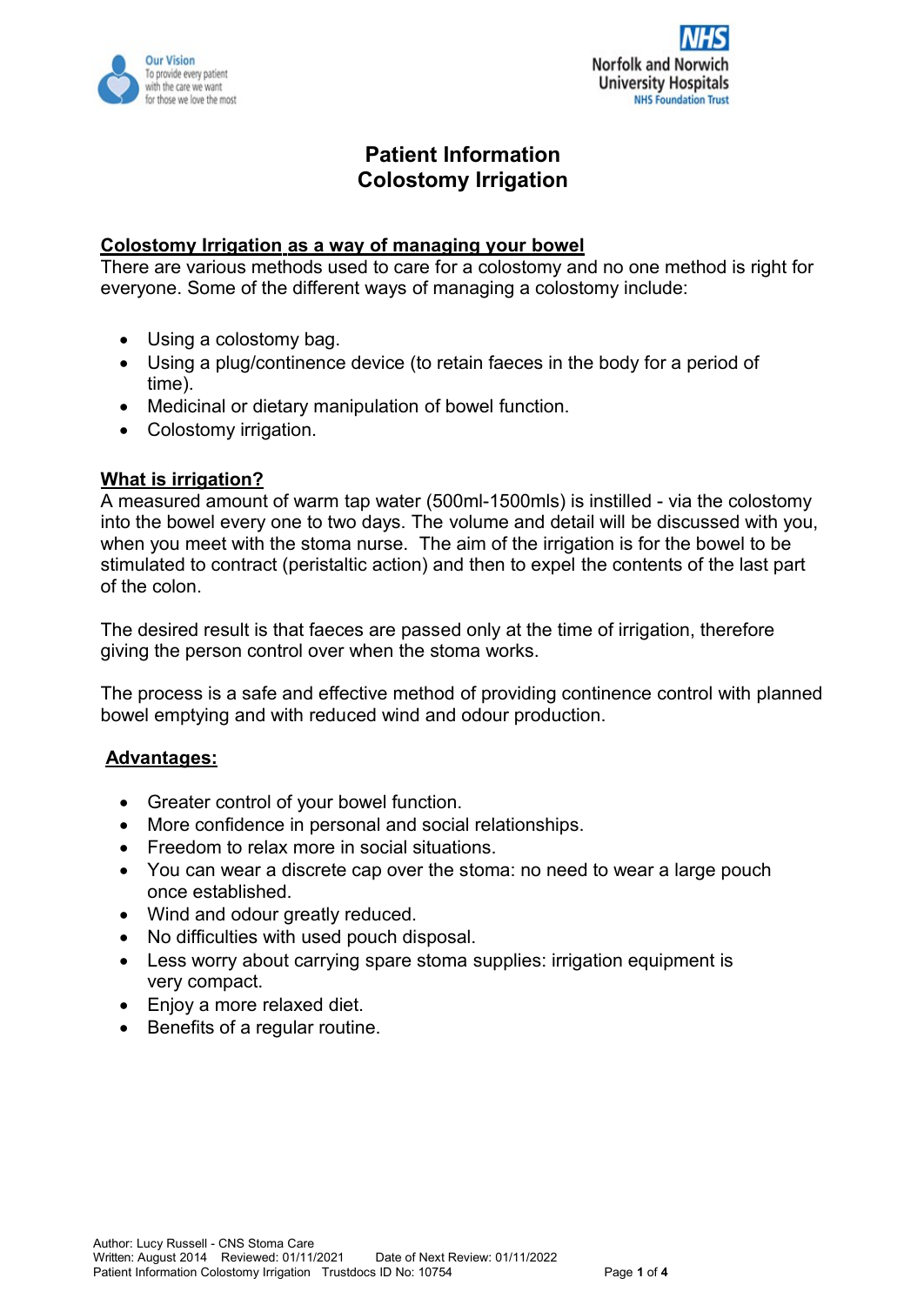



### **Disadvantages:**

- Time needed to learn the procedure commitment.
- Time needed to irrigate daily or on alternate days (roughly an hour from start to 'cleared up' finish).
- Some people may find the regular routine difficult.
- If undergoing a medical procedure, surgery or in cases of a 'stomach upset', irrigation will need to be paused until you're better: this may also apply if embarking on an unusual expedition/adventure/holiday.

# **Can anybody irrigate?**

A stoma clinic appointment will be made for you to discuss the procedure. One of the stoma care specialist nurses will check to make sure that there are no reasons why you shouldn't irrigate.

Some of the reasons why irrigation would not be suitable for someone with a colostomy are as follows:

- If you have any **inflammatory bowel disease or colitis** you will not be able to irrigate.
- If you suffer from **irritable bowel syndrome**, **diverticular disease** or if you have a tendency to **diarrhoea** the procedure may not be successful.
- If you have **heart** or **kidney disease** as there is potential for complications caused by fluid absorption and 'overload': medical consent would need to be sought.
- Complications such as a **large hernia**, **colostomy prolapse** or **colostomy tightness** (called stenosis) may make irrigation too difficult.
- Irrigation would not be started during treatment such as **chemotherapy or radiotherapy**.
- **Poor eyesight** or **manual dexterity** makes managing the equipment difficult.

# **Preparation for irrigation**

- 1. An out-patient appointment will be made for you to see one of the stoma care specialist nurses.
- 2. You will be given an assessment to ensure that there are no reasons for you not to irrigate and that you have enough manual dexterity and vision to manage the procedure. The irrigation equipment will be shown to you together with information about the Colostomy Association's DVD and booklet. If you felt it helpful, contact details of another person who irrigates will be given to you so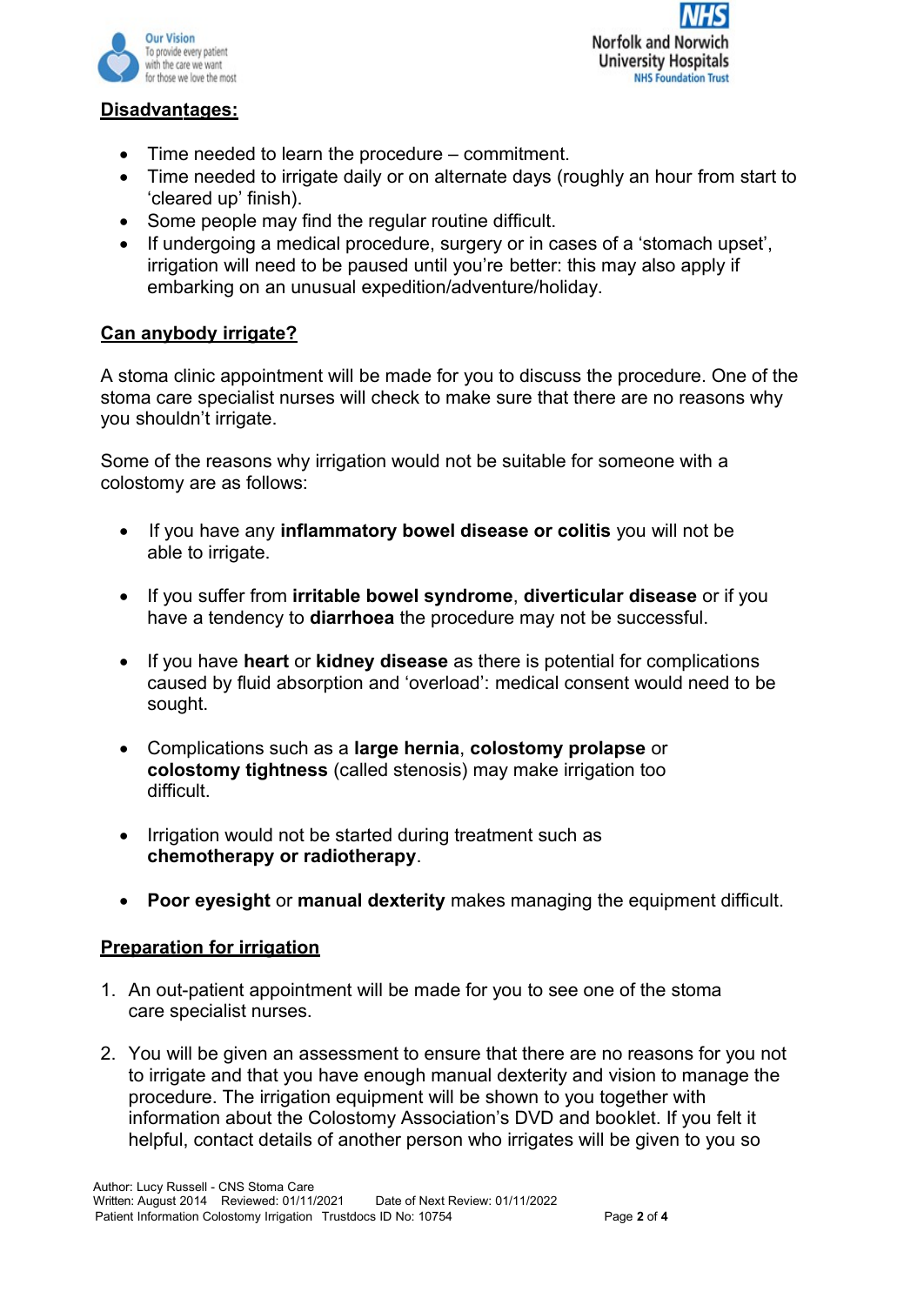

that you can talk through the practicalities prior to making a decision.

- 3. Following this appointment and if you decide to proceed with being taught irrigation- the stoma nurse will write to your GP and consultant surgeon.
- 4. Irrigation will normally be taught two to three months after surgery, unless you are having chemotherapy or other treatments which may delay this.

An appropriate and mutually convenient time will be arranged with the stoma nurse to start teaching sessions: two to three successive teaching sessions will be required to ensure that you are ready to irrigate by yourself. Ideally these sessions are held Monday to Wednesday at the same time each day. The sessions take place at the hospital and when the sessions have finished and you are ready to 'go it alone', a follow up phone call will be made (with further calls/review as required).

5. Following the teaching sessions, it is advisable to irrigate every day at a similar time for approximately six weeks or so and to wear your usual pouch. This period of time starts a routine and pattern for your body. After this initial period of time, it *m a y* be possible for you to irrigate every 36-48 hours, but this varies with the individual.

### **Problem solving:**

### 1. **Difficulty running in the water**

The cone may be resting against the bowel wall. Gently moving the cone about or reinserting the cone after checking the bowel 'direction' with a lubricated/gloved finger may resolve the difficulty.

The cone exit may be plugged with faecal matter – gently remove the cone and clear, then start again.

You may be tense (especially at first) so some deep breathing may help. Finally – maybe the water reservoir isn't high enough – try lifting it a little higher.

#### **2. Difficulty inserting the cone**

Probably due to tension – try inserting a gloved/lubricated finger and do some deep breathing.

#### **3. Abdominal pain**

Perhaps the water is running in too quickly  $-$  try slowing it down. The water temperature should be lukewarm (37 degrees), if the water is too hot you will 'scald' the bowel and if too cold the bowel will contract.

#### **4. ' Break through faeces'**

Too much water may have been used during irrigation causing day-time seepage. A volume of between 500- 1200 mls is usual. However, inadequate amounts of water